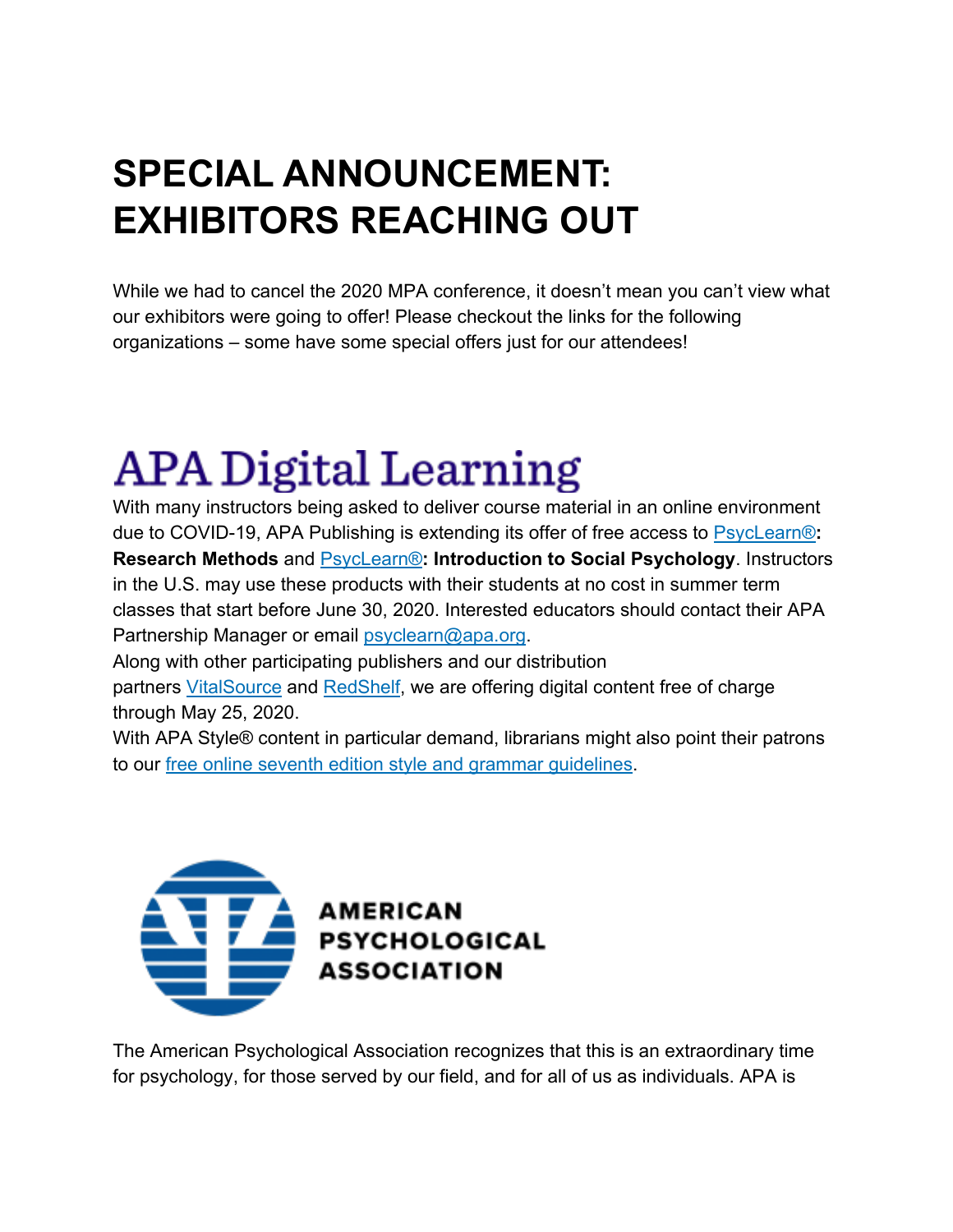responding by applying psychological knowledge to this pressing challenge to support psychologists, impact policy makers and benefit the public.

Get the latest information and developments impacting you, your work and society. Visit APA's COVID-19 resource page for a host of science-based resources, tools, information and tips for researchers, educators, clinicians, consultants, students and the broader society.

# cedrus.

With many students and faculty stuck at home, Cedrus is offering free use of our SuperLab experiment building software until the end of July. Everyone qualifies. See details.



### michigan school of psychology

The Michigan School of Psychology (MSP) provides an educational climate which inspires students to live up to their potential, professionally and personally. Home of Michigan's only APA accredited PsyD program, MSP also offers a Masters in Clinical Psychology with full and part-time enrollment options and a Certificate in Applied Behavior Analysis. The Michigan School has been a leader in clinical, experiential selfdirected education for over 35 years. Find more information at www.msp.edu.

# PALO ALTO **UNIVERSITY**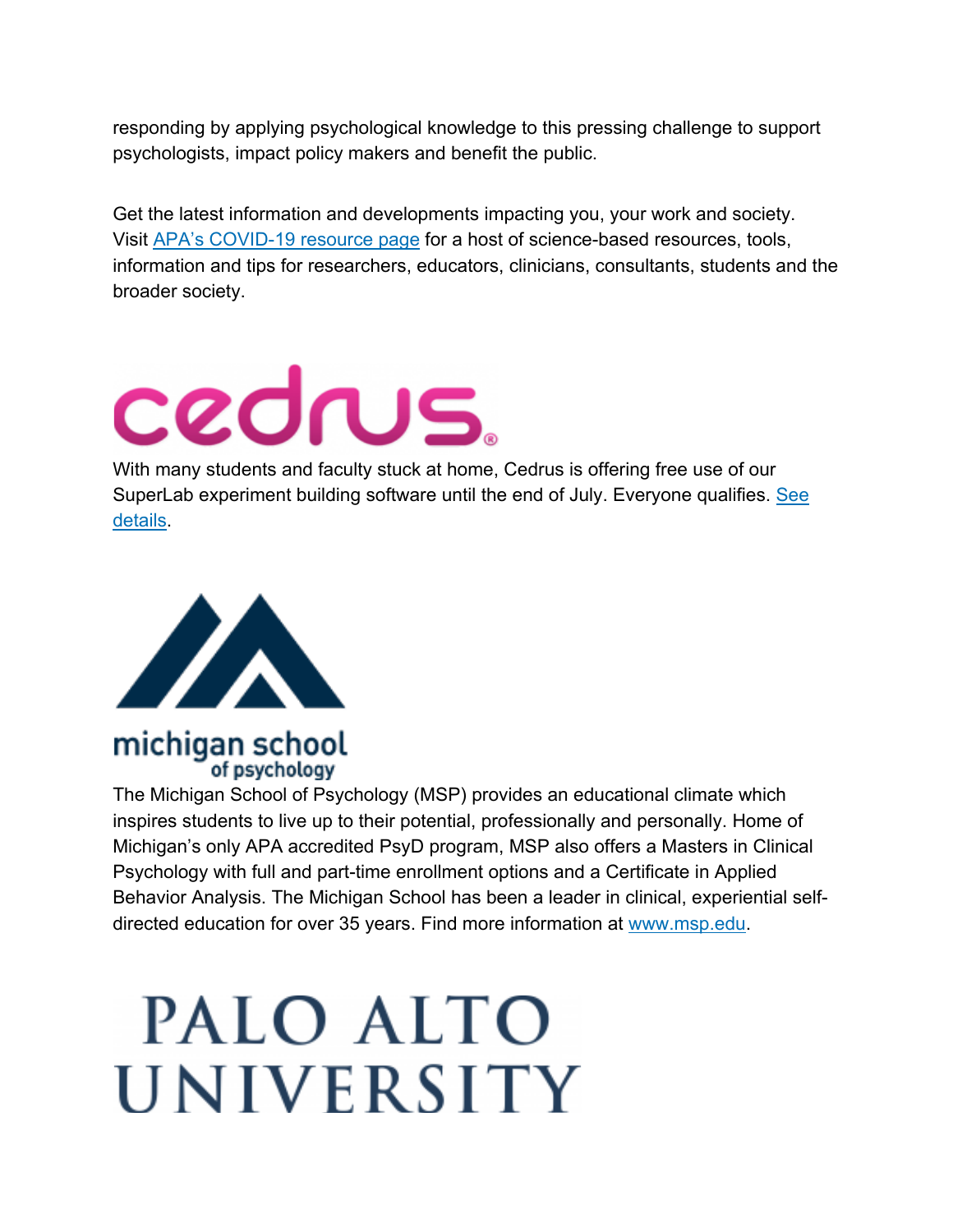Palo Alto University is Northern California's premier school of psychology and counseling, offering Bachelor's, Master's, Doctoral Degrees, as well as life-long Professional Development. Contact the Admissions office to learn more about our programs. Visit PaloAltoU.edu or call 800-818-6136 to apply today.

16 months – that all it takes to become in-demand. But not only does Marian University's 100% online MS in IO Psychology program offer flexibility, but also affordability as the No. 23-ranked Most Affordable Online Psychology Master's Degree according to Online U. Complete a thesis or a practicum experience, learn to use R stats, and graduate with a portfolio of work samples to show potential employers – apply today at MarianUniversity.edu/online.



### **Illinois**

The Illinois Chapter of the American Foundation for Suicide Prevention (AFSP) is dedicated to saving lives and bringing hope to those affected by suicide. AFSP gives those touched by suicide a nationwide community empowered by research, education, and advocacy to take action against this leading cause of death. To get involved and learn more, visit www.afsp.org/illinois.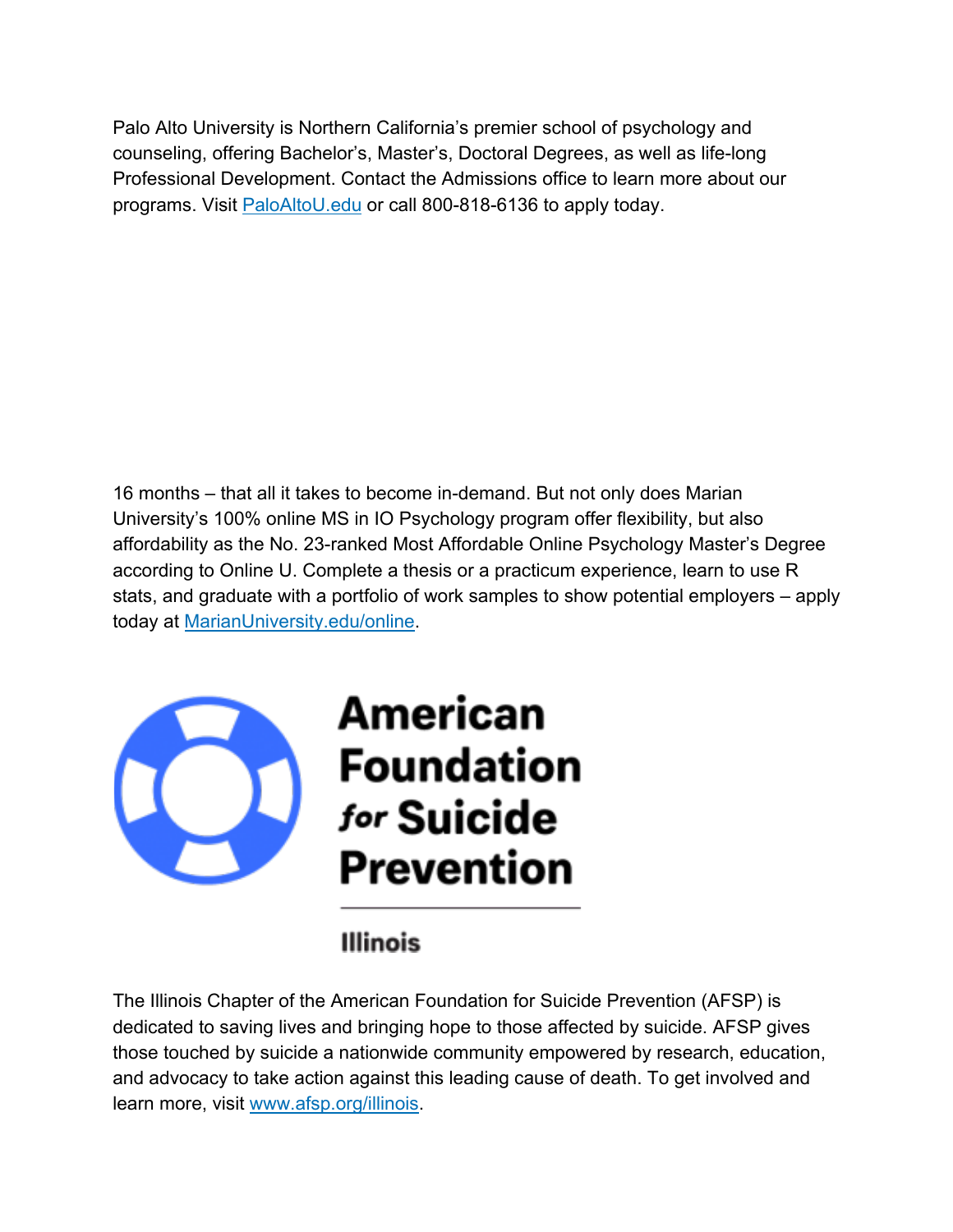

Hey there, we are sorry to have missed you at the annual MPA convention of 2020. KCU was looking forward to hearing about your research, telling you a little bit about our program, and helping answer questions about our program or graduate school in general. I would like to invite you to browse through our webpage, which is loaded with a ton of great information about our program and what makes it unique. We offer a Clinical Psychology (PsyD) Doctorate degree that will give our graduates exposure to all of the basic building blocks of clinical psychology as well as integrating an interprofessional education model. We are uniquely nestled within an Osteopathic medical program that allows our students to learn on an inter-professional level as well as train on an inter-professional level. We look forward to hearing from you and if you have any questions please reach out to us at PsyD@kcumb.edu.



In a competitive and demanding job market, you need a degree that sets you apart. Through the School of Professional Studies, our Master of Arts in Counseling Psychology provides the knowledge and skills you need to begin your career as a licensed professional counselor. Submit your free application today! www.northpark.edu/mpa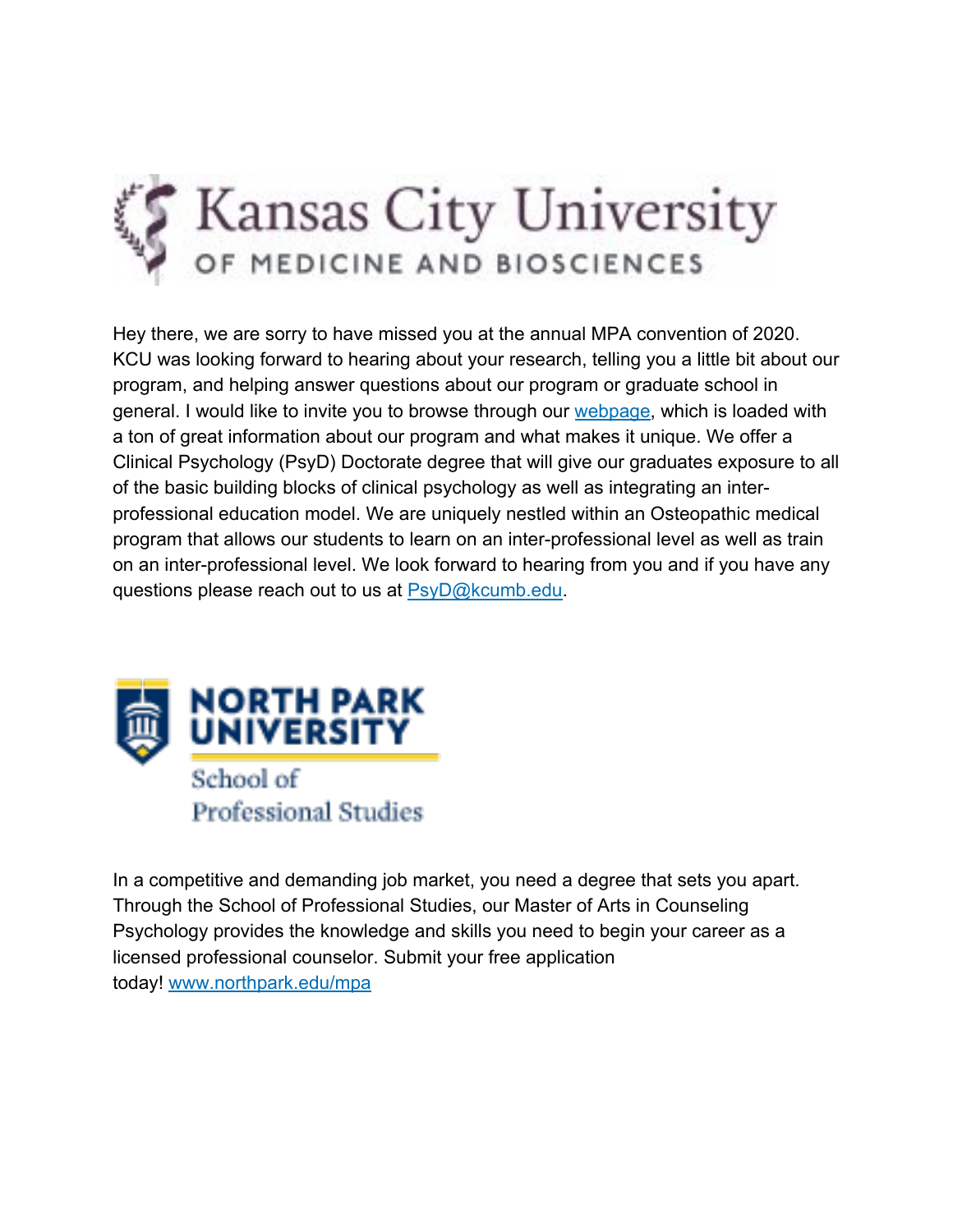

### **Graduate School**

The Master of Science in Clinical Mental Health Counseling with a specialization in Rehabilitation Counseling (CRC) centers on enhancing quality of life and promoting equal opportunity for, and with disabilities. A limited number of enrolled students per year are eligible to apply for the Rehabilitation Services Administration (RSA) scholarship in CRC specialization. Learn More.

The Department of Psychology at North Dakota State University has openings in our Ph.D. program for Fall 2020. Our areas of research expertise include Cognitive Psychology, Health Psychology, Social Psychology, and Visual and Cognitive Neuroscience. Doctoral students are typically supported for the duration of the program through teaching or research assistantships, which provide a 12-month stipend and full tuition waiver. Prior to submitting an application, we encourage prospective students to view our website for more information

(https://www.ndsu.edu/psychology/graduate\_programs/) and to contact their prospective faculty adviser.



**Alliant International University** California School<br>of Professional Psychology